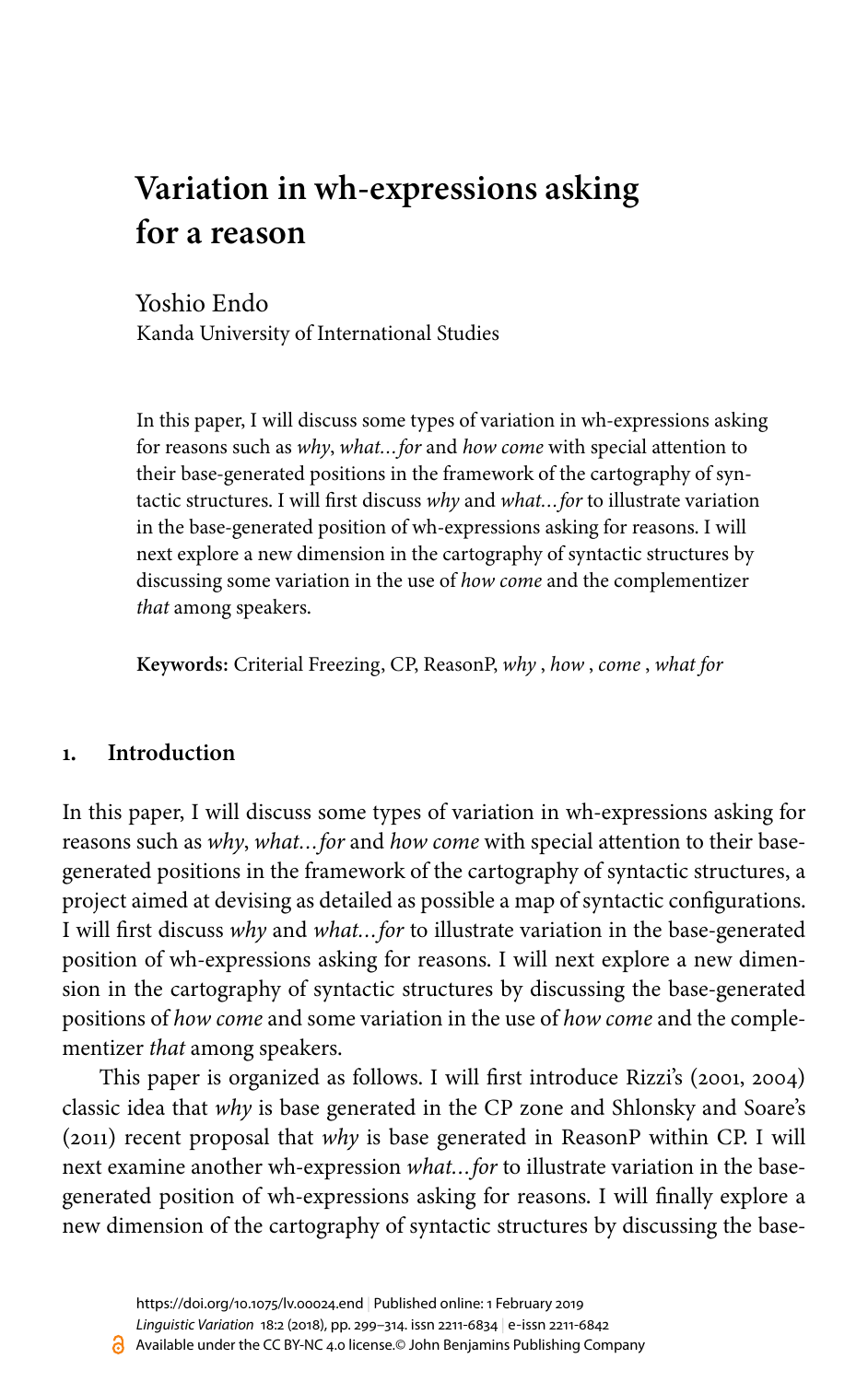generated positions of *how come* and some variation in the use of *how come* among speakers.

## **2. Rizzi [\(2001,](#page-14-0) [2004](#page-14-1)) and [Shlonsky and Soare \(2011\)](#page-14-2)**

Based on the idea that the CP zone is characterized by scope/discourse properties (cf. [Chomsky 2001\)](#page-13-0), Rizzi [\(1997,](#page-14-3) [2001](#page-14-0), [2004\)](#page-14-1) claims that there are various functional heads in the CP zone for topic, focus, and so forth, as shown in ([1](#page-1-0)), and that scope/discourse interpretations are determined by a family of principles, the Criteria, which require a scope- or discourse-related element to enter into a Spechead or head-head agreement relation with respect to features of the relevant class: e.g. top, foc, mod and so forth for topic, focus, and fronted adverbial elements respectively.

(1) Force  $\text{Top}^*$  Int  $\text{Top}^*$  Focus  $\text{MOD}^*$   $\text{Top}^*$  Fin IP ([Rizzi 2004\)](#page-14-1)

<span id="page-1-0"></span>A head endowed with the relevant feature requires a phrase bearing that feature, and thus designates a position dedicated to the relevant type of interpretation. According to [Rizzi \(2006\)](#page-14-4), the creation of a criterial configuration freezes the structure by Criterial Freezing:

(2) Criterial Freezing: A phrase meeting a criterion is frozen in place.

Thus, in ([3a\)](#page-1-1), once a wh-element is moved into the clause initial position to enter into a Spec-head configuration with  $\rm C_{Q}$  (=C  $_{\rm{roc}}$  in ([1](#page-1-0))), it is frozen there and may not move further, as shown by the ungrammaticality of [\(3b](#page-1-1)):

<span id="page-1-1"></span>(3)  $\,$  a.  $\,$  Bill wonders [which book C $_{\rm Q}$  [she read t]] b. \*Which book  $\textsf{C}_{\textup{Q}}$  does Bill wonder [t'  $\textsf{C}_{\textup{Q}}$  [she read t]]?

With this background in mind, let us examine the following asymmetry between *why* and other adjuncts like *how* with respect to their base-generated positions and negative islands (the relevant example being taken from [Shlonsky and Soare](#page-14-2) [2011](#page-14-2)):

(4) a. Why didn't Geraldine fix her bike? b. \*How didn't Geraldine fix her bike?

This asymmetry stems from the fact that *why* is base-generated in the CP zone. Unlike *how*, which is displaced from a position lower than negation (neg), Rizzi [\(2001](#page-14-0), [2004](#page-14-1)) proposes that *why* is base generated in Spec, InterrogativeP (henceforth, Spec, Int) in a position higher than neg, and thus does not cross negative islands.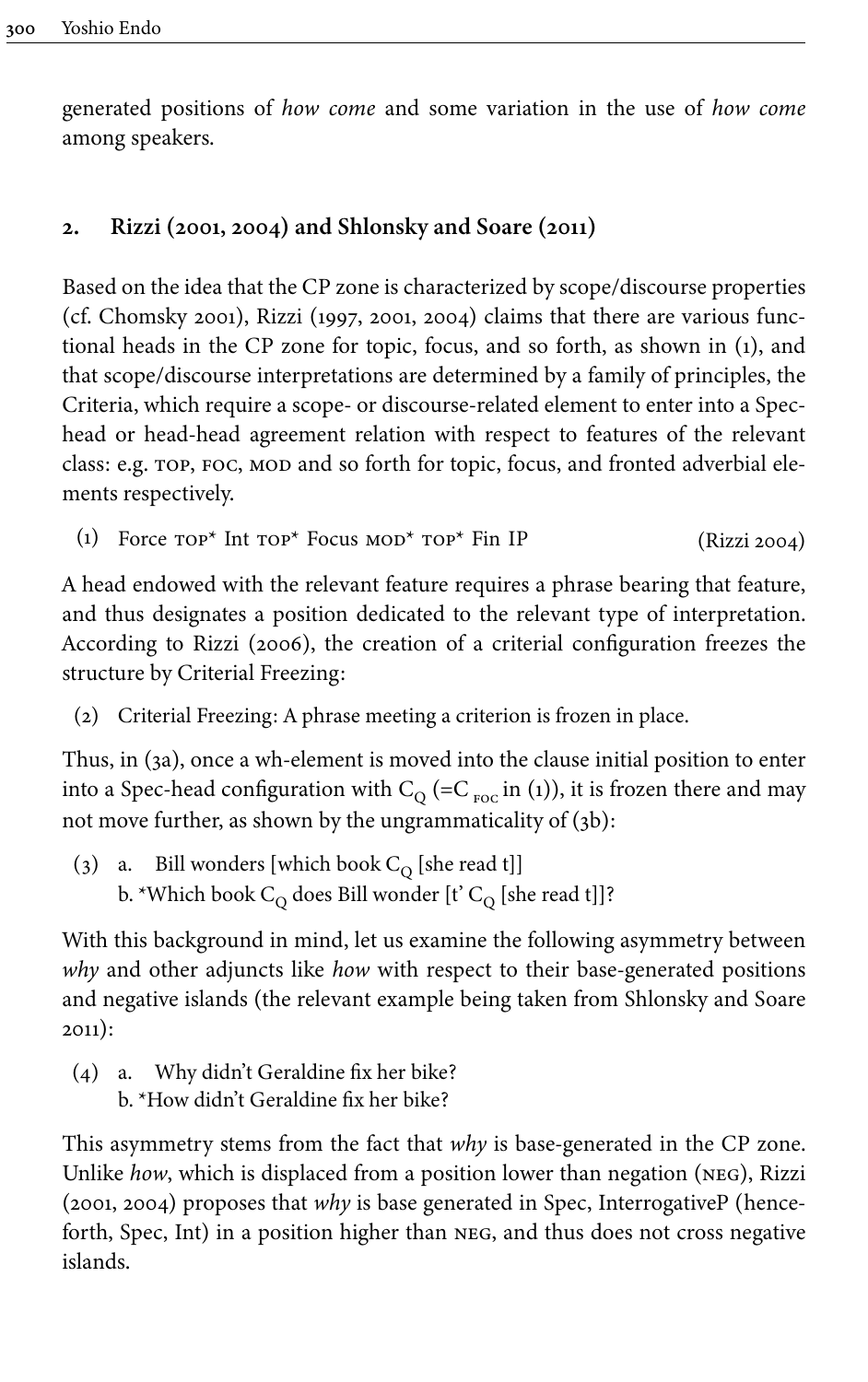Rizzi also discusses some movement properties of *why*. For instance, *why* is ambiguous in ([5\)](#page-2-0), allowing both matrix and embedded interpretations. That is, w*hy* can be interpreted as questioning the reason for your saying something, where *why* is associated with the verb *say* in the matrix clause (matrix construal); alternatively, it can be construed with the lower clause questioning the reason for Geraldine's leaving, where *why* is associated with the verb *left* in the embedded clause (embedded construal). He claims that *why* may raise from its "base" position in the embedded Spec, Int and move to the same position that hosts other moved *wh*-expressions (embedded construal), or it may be base generated in the matrix CP (matrix construal).

(5) Why did you say Geraldine fixed her bike?

<span id="page-2-0"></span>[Shlonsky and Soare \(2011\)](#page-14-2) argue against base-generation of of *why* in Spec, Int from the viewpoint of Criterial Freezing. In the embedded construal in ([5](#page-2-0)), if *why* is base generated in Spec, Int, a criterial position, it should not be able to move into the matrix clause, because it would be frozen in place in Spec, Int in the embedded clause by Criterial Freezing. To solve this problem, Shlonsky and Soare postulate the presence of a ReasonP in the CP zone, where *why* is base generated. Because ReasonP is not a criterial position, *why*, which is base generated in Spec, ReasonP in the embedded clause in ([5\)](#page-2-0), can move into the matrix clause in the embedded construal. As for the negative island effect in ([4b](#page-1-0)), Shlonsky and Soare follow Rizzi's idea that *how* is base generated below neg, and thus movement from this position into the CP zone induces a negative island violation.

To summarize, Shlonsky and Soare postulate the following hierarchical structure of the base-generated positions for *why* and *how*.

(6) Int > Reason  $P = why$  >  $p \leq 5$  *how ...* 

#### **3. Two reason projections**

In this section, I will discuss one type of variation in the base-generated positions of wh-expressions asking for a reason by comparing *why*-clauses and split *what … for* clauses. Consider, for instance, the following sentence with the pair consisting of *what* and *for,* which asks for the reason for your coming to the United States:

(7) What are you coming to the United States for?

As pointed out by Peter Svenonius (personal communication), this type of split *what-for* sentence is sensitive to negative islands:

(8)\*What aren't you coming to the United States for? 1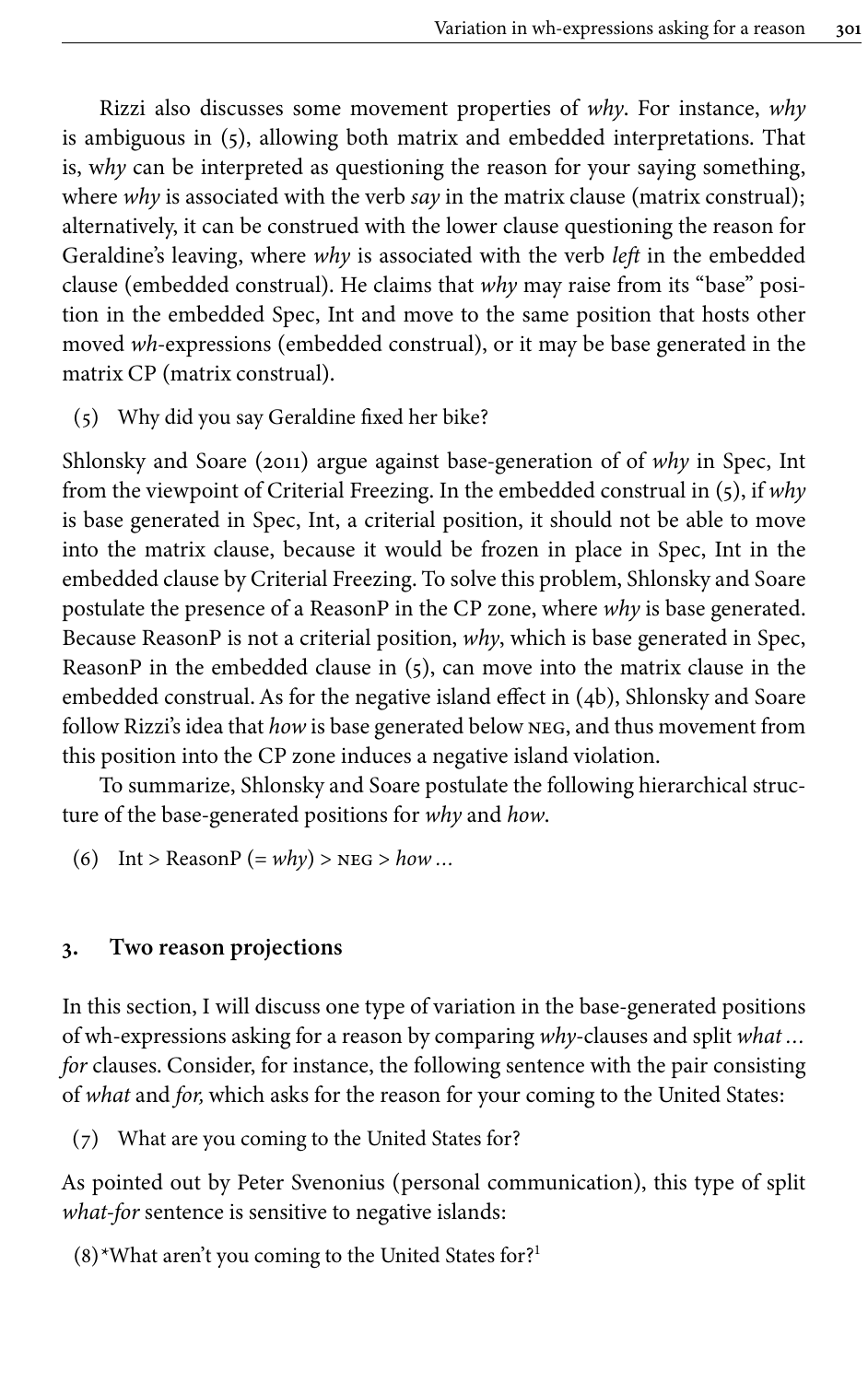This observation suggests that *what* and *for* are base generated in a position lower than neg, and that *what* jumps over neg, violating the negative island constraint. In the framework of Shlonsky and Soare, there would be another ReasonP below neg from which the *what* of *what for* raises to the target IntP: ReasonP1 (*why*) > neg > ReasonP2 (*for what*).<sup>2</sup>

As Byron Ahn (personal communication) points out, the idea that *what* in *what for* questions is base-generated in a position lower than neg gains support from sentences like [\(9](#page-3-0)), where the reason expression headed by *for* is always inside the scope of neg, as opposed to the reason expression headed by *because (of)*, which is ambiguous between two readings, one inside and one outside the scope of neg: 3

- <span id="page-3-0"></span>(9) a. John didn't do it for food. (not  $>$  for food, \*for food  $>$  not)
	- b. John didn't do it because of food. (not > because of food, because of food > not)

At this point, one may wonder if ReasonP2 can be dispensed with by assuming that the meaning of asking for a reason comes from the preposition *for*. This idea is argued against by the cross-linguistic facts in ([10\)](#page-4-0), where a preposition or a postposition corresponding to *for* is absent. That is, some languages can express a meaning similar to the split form *what … for* in English, but with the preposition *for* missing. This type of question shows sensitivity to negative islands, which again suggests that there is a ReasonP below neg in which wh-elements asking for reasons are base generated. (Hereafter, I will use WHAT to denote the type of

(i) Immigration Officer: What are you coming to the US for? Immigrant: *What aren't I coming to the US for*?!!! (implication: EVERYTHING in the US attracts me to it)

**<sup>1.</sup>** Andrew Radford (personal communication) points out the following potential counterexample (italicised):

The italicised clause appears to be exclamative in function. Note, however, that exclamatives do not allow Subject-Auxiliary Inversion (SAI). Andrew Radford (personal communication) claims that (i) is like 'Why don't you close the window?' – i.e. syntactically interrogative, but pragmatically a requestive or suggestive. So (i) is interrogative in form, but pragmatically can be construed as exclamative in force.

**<sup>2.</sup>** Collins ([1991:](#page-13-1) 32) claims that reason adverbials can originate as IP or VP adjuncts. Following [Cinque \(1999\)](#page-13-2) and [Rizzi \(2004\)](#page-14-1), I will assume a phrase structure without phrasal adjunction. If we translate Collins' claim into our framework, it means positing a low ReasonP above vP.

**<sup>3.</sup>** Andrew Radford (personal communication) points out that in a sentence like (i) below the PP *for love of his country* can be interpreted outside the scope of negation. More study is needed in this area.

<sup>(</sup>i) John didn't do it for love of his country.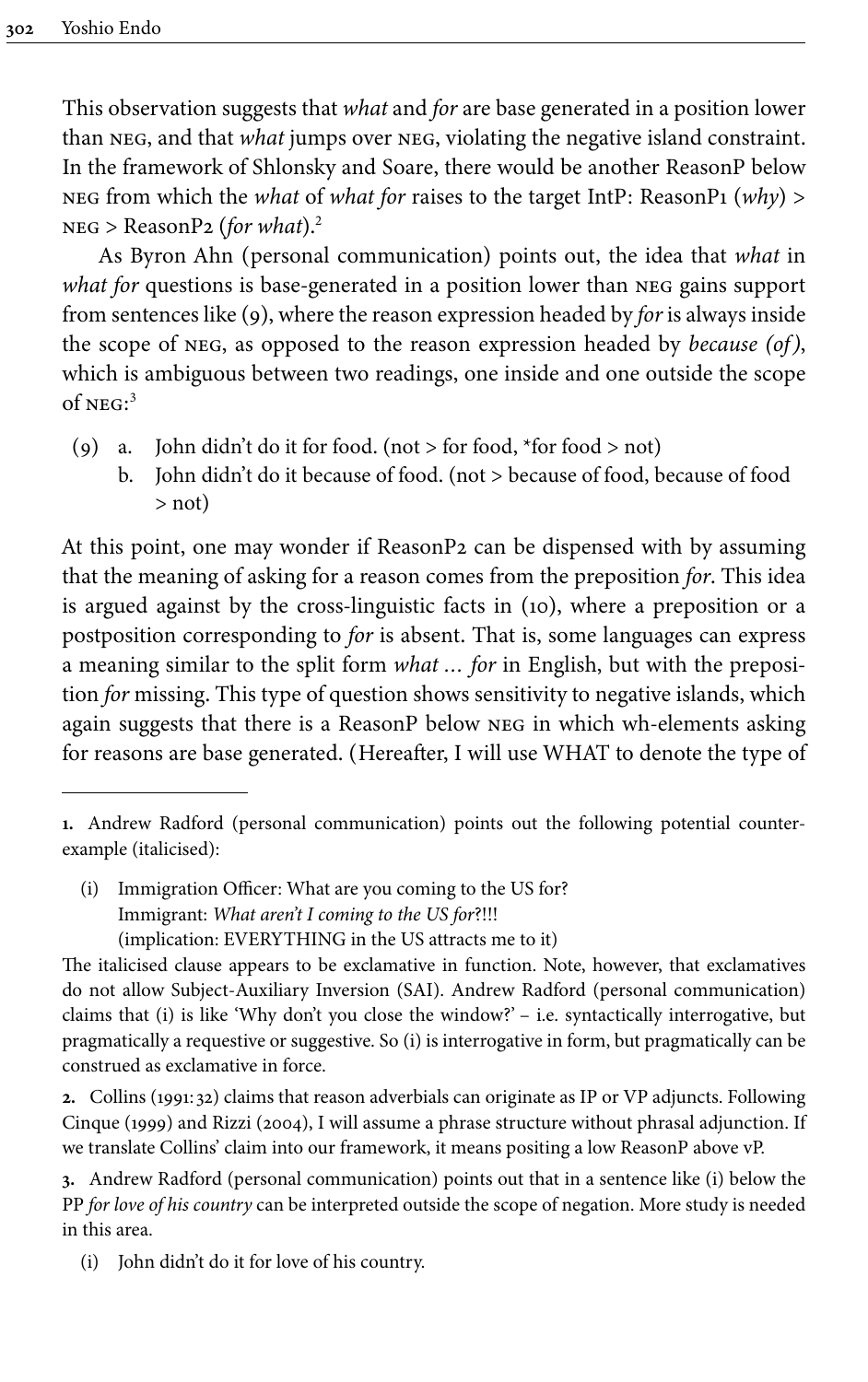*what* asking for a reason.) [Obenauer \(2006\)](#page-14-5) calls such question forms surprisedisapproval questions (SDQ).<sup>4</sup>

<span id="page-4-0"></span>

| (10) |    | a. $Cosa (*non)$ ridi?            | (Italian)  |
|------|----|-----------------------------------|------------|
|      |    | what $(*not)$ laugh               |            |
|      |    | 'What $are$ (*n't) you laughing?' |            |
|      | b. | Nani-o warat-tei (*nai) no?       | (Japanese) |
|      |    | what-ACC laugh-ASP $(*$ NEG) Q    |            |
|      |    | 'What are(*n't) you laughing?'    |            |

What is the semantic interpretation responsible for the ReasonP located below neg in which *what* of *what for* questions are base generated? The *what for* questions only have the interpretation of 'rationale *why*', as opposed to the interpretation of 'cause *why*':

<span id="page-4-1"></span>

| $(11)$ What is grass green for?         |             |
|-----------------------------------------|-------------|
| a. So that caterpillars can play on it. | (Rationale) |
| b. *Because God created it that way.    | (Cause)     |

Compare this *what for* question with *why*, which can have both readings. (See [Endo \(2014\)](#page-14-6) on this point). Based on this fact, I suggest that the semantic interpretation responsible for the ReasonP located below neg is rationale, as opposed to cause. 5

A LIV reviewer asks what is the landing site of *what* of the *what for* questions and whether or not it is different from the landing site of *why*. Because the main concern of this paper is to explore the variation of the base-generated positions of wh-expression asking for reason, I will not go into this topic in this paper. However, let me touch on this point briefly to highlight the difference between *why* and *what for*. Because the landing site of *what* is found in the CP zone, which is characterized by scope/discourse properties, I suggest the nature of the landing site of *what* and *why* can be found in their discourse properties. This point is discussed by [Ochi \(2004\)](#page-14-7), who notes the discourse properties of WHAT-questions asking for reasons. Based on mainly German sentences, Ochi claims that WHATquestions are most appropriate in a context in which the speaker is emotionally affected (i.e., puzzled, annoyed, etc.). For instance, a sentence like [\(12](#page-5-0)) is best uttered in a situation in which the speaker is annoyed, upset, or surprised by

**<sup>4.</sup>** As Obenauer notes, the SDQ interpretation is optional in English. I am grateful to Cecilia Poletto (personal communication) for reminding me of Obenauer's work. See [Endo \(2014\)](#page-14-6) on this point.

**<sup>5.</sup>** As a LIV reviewer points out, some speakers can also have a purpose interpretation in [\(11](#page-4-1)). More study is required on this variation among speakers.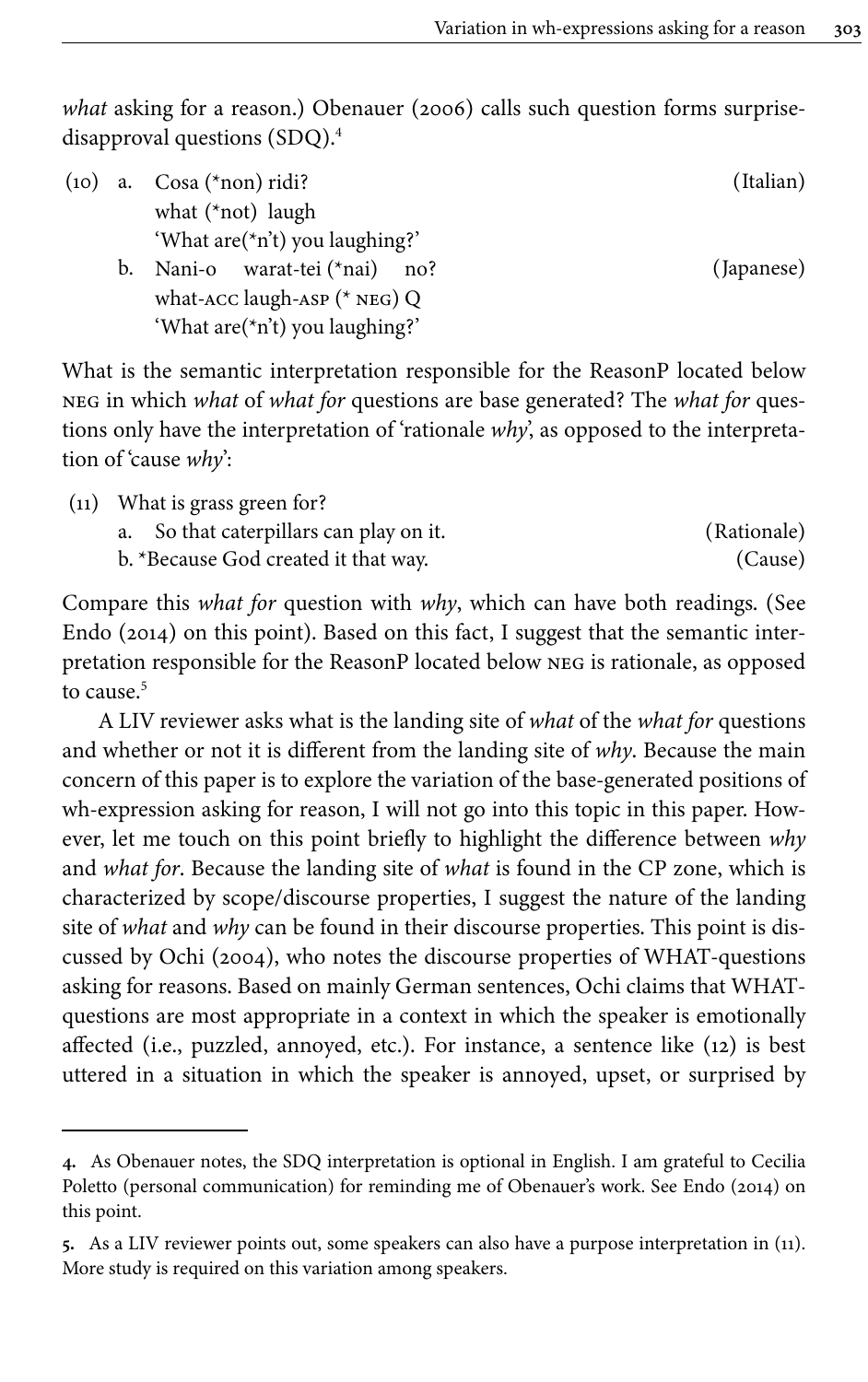someone sitting here (for example, he/she is sitting and resting, when he/she is supposed to be studying somewhere else).

<span id="page-5-0"></span>(12) What are you sitting here for?

This discourse property is absent in *why* questions. Based on this asymmetry between *why* and *what for* questions, I suggest that the criterial positions of *what* and *why* are different. At this point, there are not sufficient elements to determine the exact position of *what* of *what for* inside the split CP.

To summarize so far, we have looked at syntactic variation in the basegenerated positions occupied by a wh-element asking for reason: *why* > neg > *what for*.

## **4. How come**

In this section, I will examine the base-generated position of *how come* and some related issues. I will first note a problem revolving around the base-generated position of *how come* and the complementizer *that*. I will next show variation in the use of *how come* and the complementizer *that* among speakers, where the variation is handled by using [Rizzi's \(2014\)](#page-14-8) idea of Fin recursion.

## **4.1** Background

[Zwicky and Zwicky \(1973\)](#page-15-1) note that *how come* may only be construed with the matrix clause, as in [\(13](#page-5-1)).

<span id="page-5-1"></span>(13) How come you say that John is mad? (ok matrix, \*embedded)

[Collins \(1991\)](#page-13-1) claims that *how come* is base generated in the C head of the matrix clause, and thus may not appear in the embedded clause and undergo longdistance movement into the matrix clause, because head movement is generally clause-bound.

[Shlonsky and Soare \(2011\)](#page-14-2) point out a potential problem with Collins' analysis by observing that *how come* patterns with a phrasal element like *why*, not with a head element like *if* and *whether,* which do not participate in Sluicing.

(14) They thought John left early, but they didn't tell me why/how come/\*whether/\*if φ.

On the basis of this observation, Shlonsky and Soare suggest that *how come* is base generated in the specifier position of XP. To be more specific, they adopt [Rizzi's](#page-14-0) [\(2001\)](#page-14-0) idea that Italian *come mai* 'how come' is base generated in Spec, Int in the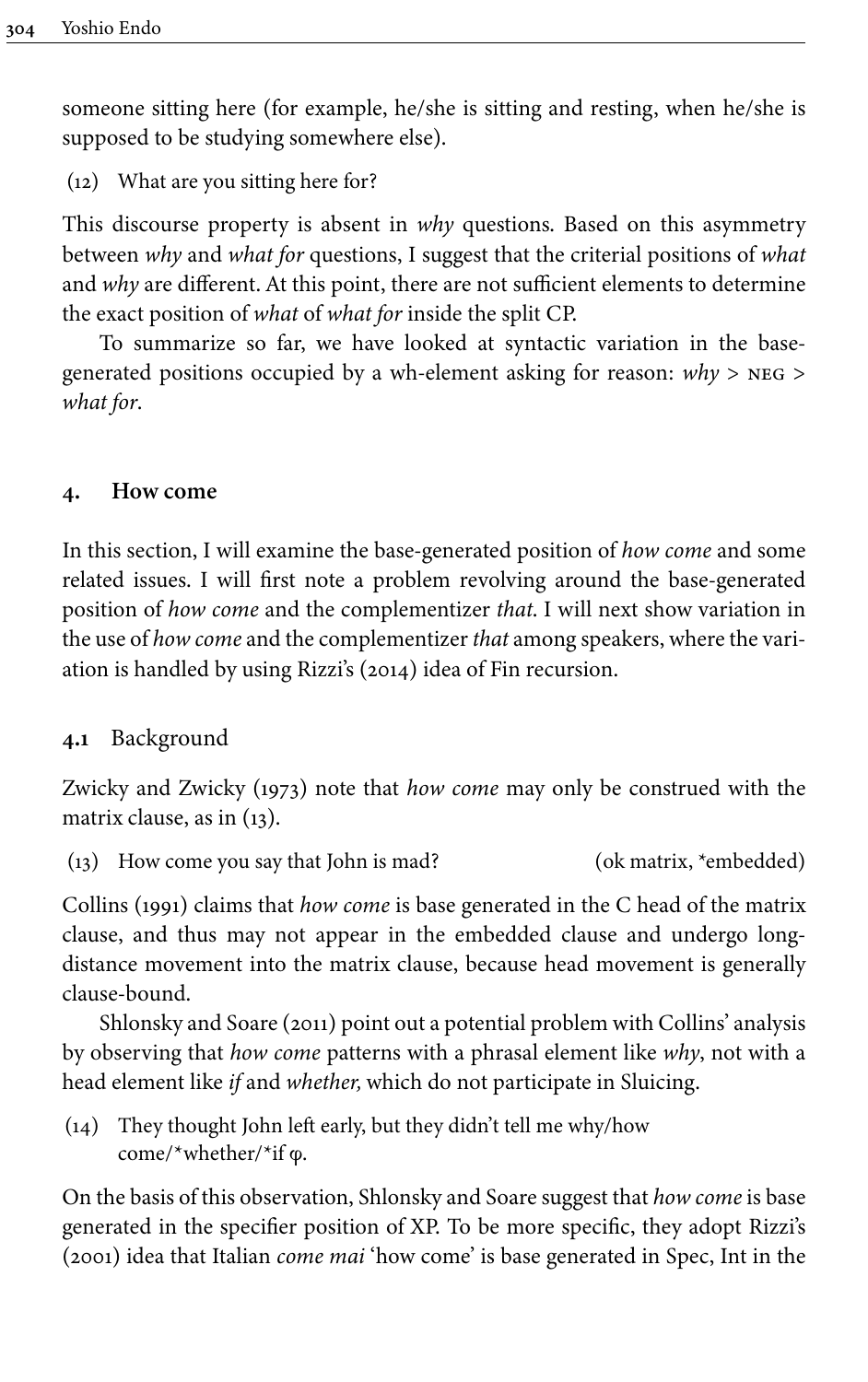CP system in ([1](#page-1-0)), and they also base generate *how come* in Spec, Int. I will adopt this idea in my analysis of the variation in *how come* questions.

<span id="page-6-0"></span>(15) ForceP IntP (=*how come*) topP focP mod WhP Fin(ite)P

Since Rizzi ([1997](#page-14-3)), it has been standardly assumed that the complementizer *that* occupies the head position of ForceP. As we see in [\(15\)](#page-6-0), ForceP is found in a position higher than IntP, and we wrongly expect the complementizer *that* does not follow *how come*, which is found in Spec, Int. 6

More recently, [Rizzi \(2014\)](#page-14-8) explored the possibility that the complementizer *that* may also be found in the head position of FinP. (See the following sections for the motivation of this idea.) Given this new idea, *how come* is correctly expected to be followed by the complementizer *that*, because IntP, where *how come* is basegenerated, is located in a position higher than Fin, where the complementizer *that* may appear in the head position.

## **4.2** Variations of *how come* questions

[Zwicky and Zwicky \(1973\)](#page-15-1) state that many speakers allow *how come* to be followed by the complementizer *that.* However, the informal questionnaire survey I conducted with Andrew Radford shows that many English speakers do not accept *how come* immediately followed by *that.* With this background in mind, I would

(ii) Nante hayaku taberu koto! how quickly eat fact 'How quickly you eat!'

**<sup>6.</sup>** Based on Collins' ([1991:](#page-13-1)43) idea that *how come* presupposes the truth of its complement (cf. [Fitzpatrick \(2005\)](#page-14-9) and [Conroy \(2006\)\)](#page-13-3), [Radford \(2015\)](#page-14-10) suggests that *that* is a factivity head projecting into a FactP in *how come that* questions, where FactP is located between Force and foc in the CP system in [\(13](#page-5-1)). See also Radford [\(2013,](#page-14-11) [2018\)](#page-14-12).

[Radford \(2015\)](#page-14-10) also discusses the factive nature of English exclamatory clauses. He reports that exclamatory clauses can contain *that* not only in embedded clauses but also in root clauses for some speakers as in (i) below, where *that* appears in the head position of FactP:

<sup>(</sup>i) How quickly **that** people forget!

Note that the corresponding exclamatory clauses in Japanese are formed by combining the factive morpheme *koto* 'fact', which has been taken as a nominalizer [\(Teramura 1992\)](#page-14-13):

A similar exclamatory sentence to that in (iii) below is discussed by Portner and Zanuttini [\(2005:](#page-14-14) 57), where a nominal expression formed out of a relative clause is interpreted as an exclamatory clause and is also factive in not functioning as an answer to a question – See [Honda](#page-14-15) [\(2015\)](#page-14-15) for discussion on this type of exclamatory sentence:

<sup>(</sup>iii) The strange things that he says! (Portner and Zanuttini [\(2005:](#page-14-14) 57)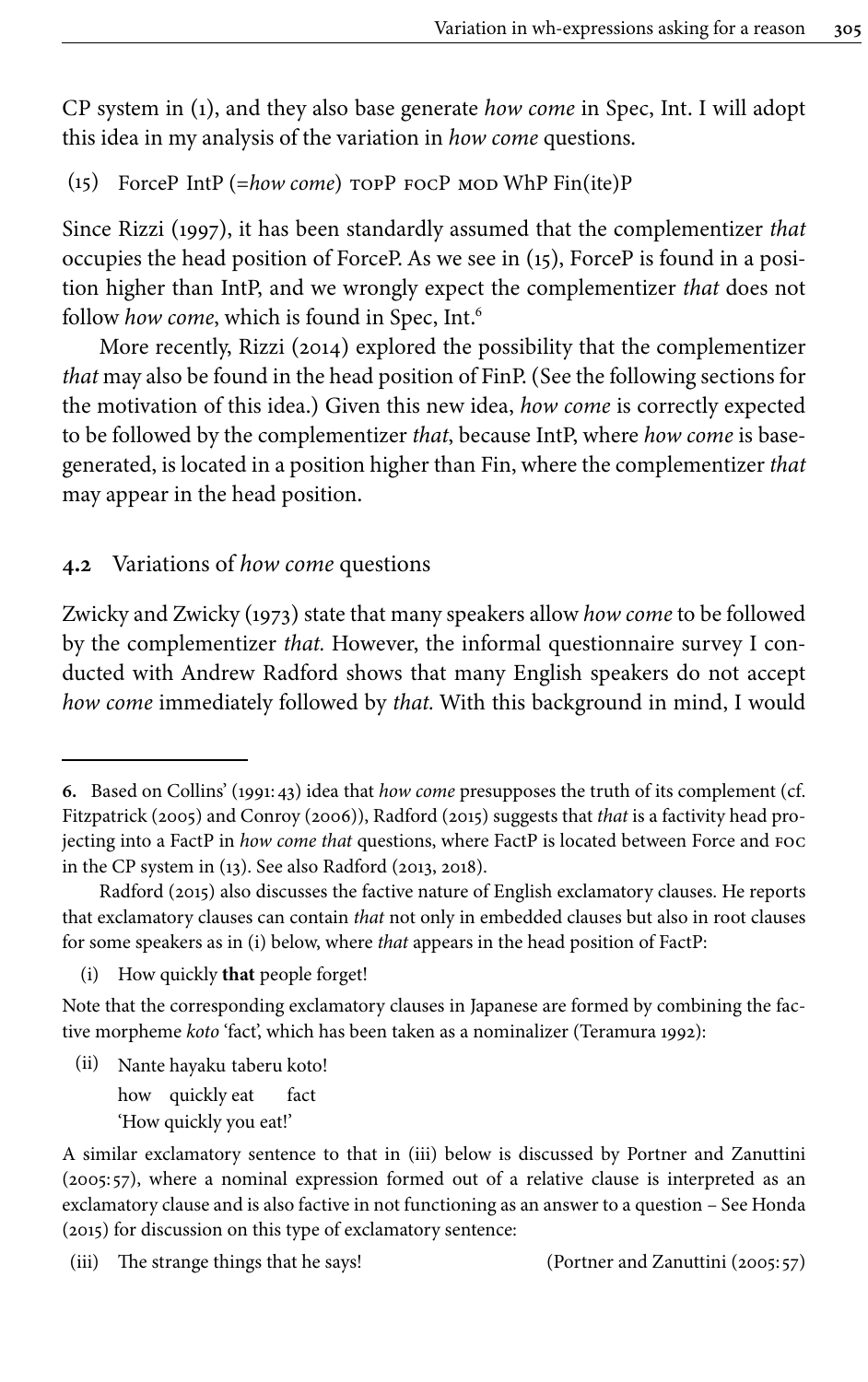like to explore the variation of *how come* and the complementizer *that* among speakers.

To be more precise about the survey, Andrew Radford and I devised an informal questionnaire in which native speakers of English were asked to judge the acceptability of the following 7 sentences:

- (16) i. How come I fell in love with someone like you?
	- ii. How come that I fell in love with someone like you?
	- iii. How come I fell in love with someone like you, and that you fell in love with someone like me?
	- iv. How come did I fall in love with someone like you?
	- v. How come I ever fell in love with someone like you?
	- vi. How come that I ever fell in love with someone like you?
	- vii. How come did I ever fall in love with someone like you?

The results are presented in tabular form in  $(17)$  $(17)$  below, where the letters  $(A-S)$ denote different informants, the Roman numerals (i–vii) denote the correspondingly numbered sentences above, and the Arabic numerals (1–5) denote scores. The informants were university teachers of English or Linguistics: A–K were from the UK, L-Q from the USA, R from Canada, S from Australia, and T from New Zealand. They were asked to rate the sentences on a 5-point scale  $(5=OK, 4=?,$  $3 = ??, 2 = ?*, 1 = *).$ 

<span id="page-7-0"></span>

| × |  |  |
|---|--|--|

**Table 1**

|       | A            | B               | C              | D              | E              | $\mathbf{F}$   | G              | H            | 1              | J            |   | K L          | M              |   | N   0        | P            | $\mathbf Q$    | R              | S              | T              | Mean |
|-------|--------------|-----------------|----------------|----------------|----------------|----------------|----------------|--------------|----------------|--------------|---|--------------|----------------|---|--------------|--------------|----------------|----------------|----------------|----------------|------|
| (i)   | 5            | 5               | 5              | 5              | 5              | 5              | 5              | 5            | 5              | 5            | 5 | 5            | 5              | 5 | 5            | 4            | 5              | 5              | 5              | $\overline{4}$ | 4.9  |
| (ii)  | 1            | 1               | $\overline{2}$ | 3              | 3              | $\mathbf{2}$   | $\overline{2}$ | $\mathbf{2}$ | $\overline{2}$ | 1            | 5 | 1            | $\mathbf{2}$   | 3 | 1            | $\mathbf{2}$ | 3              | 1              | 1              | 1              | 2.0  |
| (iii) | 1            | $\mathbf{2}$    | 5              | $\overline{4}$ | 3              | $\mathbf{2}$   | $\overline{4}$ | 3            | 5              | 3            | 5 | 1            | 5              | 5 | 5            | 3            | 5              | $\overline{2}$ | 1              | 3              | 3.4  |
| (iv)  | $\mathbf{1}$ | 1               | $\mathbf{1}$   | 1              | 1              | 1              | 1              | $\mathbf{1}$ | 1              | $\mathbf{1}$ | 1 | $\mathbf{1}$ | $\mathbf{1}$   | 1 | $\mathbf{1}$ | $\mathbf{1}$ | 5              | $\mathbf{2}$   | 1              | 1              | 1.3  |
| (v)   | 5            | $5\overline{5}$ | 3              | 5              | $\overline{4}$ | 5              | 5              | 4            | $\overline{4}$ | 5            | 5 | 5            | 5              | 4 | 2            | 5            | 5              | $\overline{2}$ | $\overline{2}$ | 1              | 4.1  |
| (vi)  | $\mathbf{1}$ | 1               | $\overline{2}$ | 3              | 1              | $\overline{2}$ | $\overline{2}$ | $\mathbf{1}$ | $\overline{2}$ | 1            | 5 | 1            | $\overline{2}$ | 1 | 1            | $\mathbf{2}$ | $\overline{4}$ | 1              | 1              | 1              | 1.8  |
| (vii) | $\mathbf 1$  | 1               | 1              | 1              | $\mathbf{1}$   | 3              | 1              | $\mathbf{1}$ | 3              | $\mathbf{1}$ | 1 | $\mathbf{1}$ | $\mathbf{1}$   | 1 | 1            | 3            | 5              | 3              | 1              | 1              | 1.6  |

For our present purposes, what is relevant is the pattern in  $(i-iii)$ , where the adjacency of *how come* and the complementizer *that* is at issue. In (i), all speakers gave very high scores (mean=4.9) for *how come+Subject* questions, while in (ii) only one speaker gave a score above 3 to *how come+Complementizer* structures (mean=2.0). In addition, when *how come* is not adjacent to the complementizer *that*, all the speakers gave a higher scopre (mean=3.4).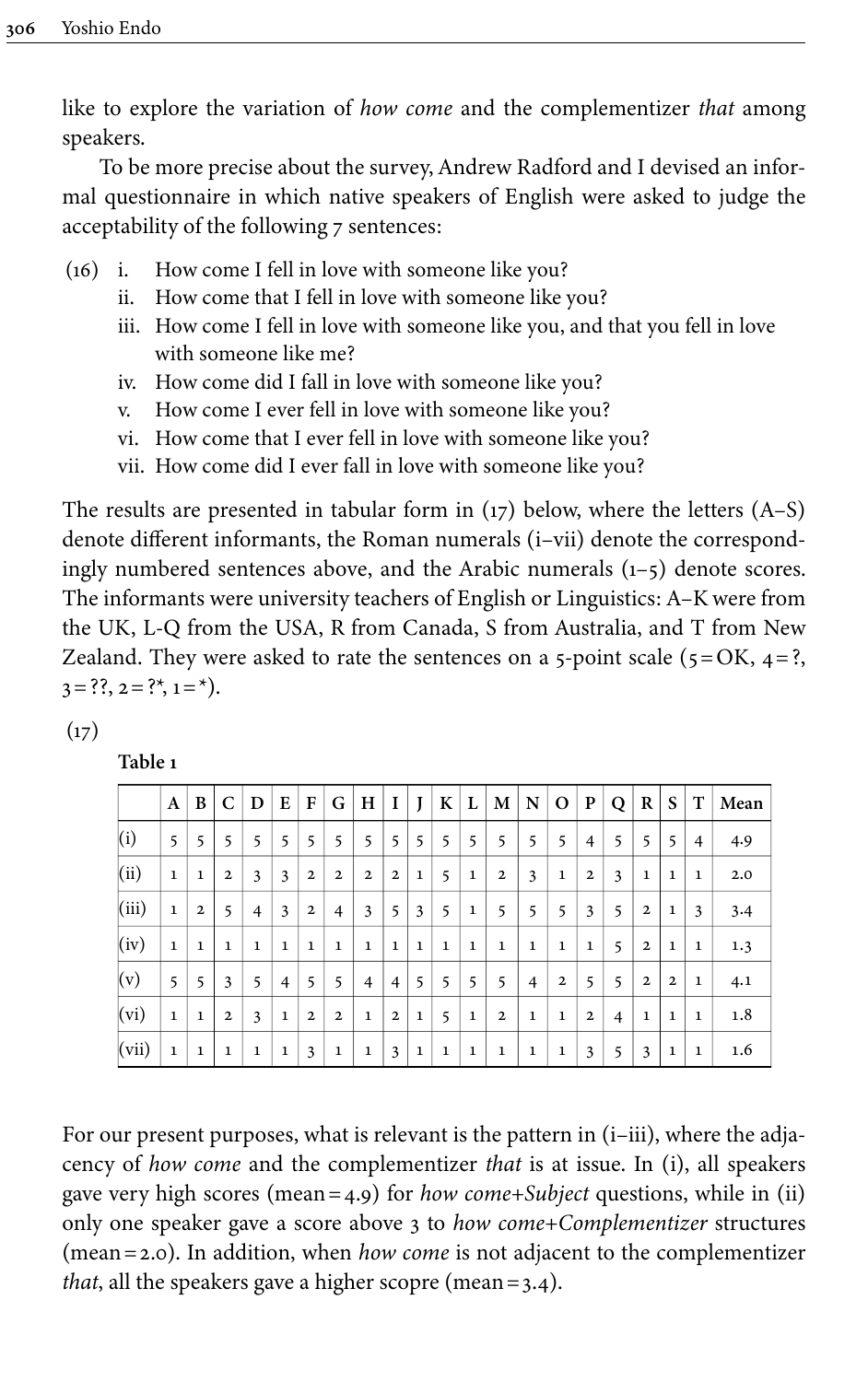In addition to this joint survey, among the linguists that I consulted, I found many speakers allow *how come* to be followed by the complementizer *that* in the presence of an intervening adverbial element, as in [\(18\)](#page-8-0). That is, many speakers who do not accept *how come* immediately followed by *that* as in ([18a\)](#page-8-0) find the use of *that* more acceptable in ([18b\)](#page-8-0), where an underlined adjunct phrase intervenes between *how come* and *that*:

- <span id="page-8-0"></span>(18) a. \*How come that I fell in love with someone like you?
	- b. How come, after a long drawn-out conflict, **that** the Israelis and Palestinians still haven't made peace? ([Radford 2015\)](#page-14-10)

There are three patterns involving *how come* and the complementizer *that* among speakers, as shown below. Here, the letters N, V, etc. denote different linguists that I consulted.

- Pattern 1: N and V report that *how come* can be followed by the complementizer *that* in the presence of an intervening adverbial element, which is shared by many speakers.
- Pattern 2: K and L point out that they do not accept *how come* followed by *that* even in the presence of an intervening adverbial element.
- Pattern 3: R and S note that *how come* may be followed by *that* even in the absence of an intervening adverbial element.

K and L (Pattern 2) are US informants while R and S (Pattern 3) are UK informants. In view of this fact, one may wonder if this variation is dialectal in nature. It turns out that the distinction between Pattern 2 and Pattern 3 is not a US vs. UK distinction, because US informants like Arnold Zwicky and Anna Zwicky belong to Pattern 3. In addition, American English (and also British English) has internal dialectal variation, which explains the observed patterns.

## **4.3** Capturing the variations of *how come* questions

Bearing in mind the pattern of *how come* questions and the complementizer *that* we saw above, let us examine the inter-speaker variation revolving around *how come* and the complementizer *that*. Where does the variation come from? Since the inception of the Principles and Parameters approach, variation in syntax has been restricted to the properties and features of functional categories (cf. [Borer](#page-13-4) [1984\)](#page-13-4). Along this line, I would like to explore the possibility that the variations of judgment of *how come* questions and the complementizer *that* among speakers also stems from properties of functional elements, i.e. Fin. To be more specific, I will try to capture the variation of *how come* and the complementizer *that* by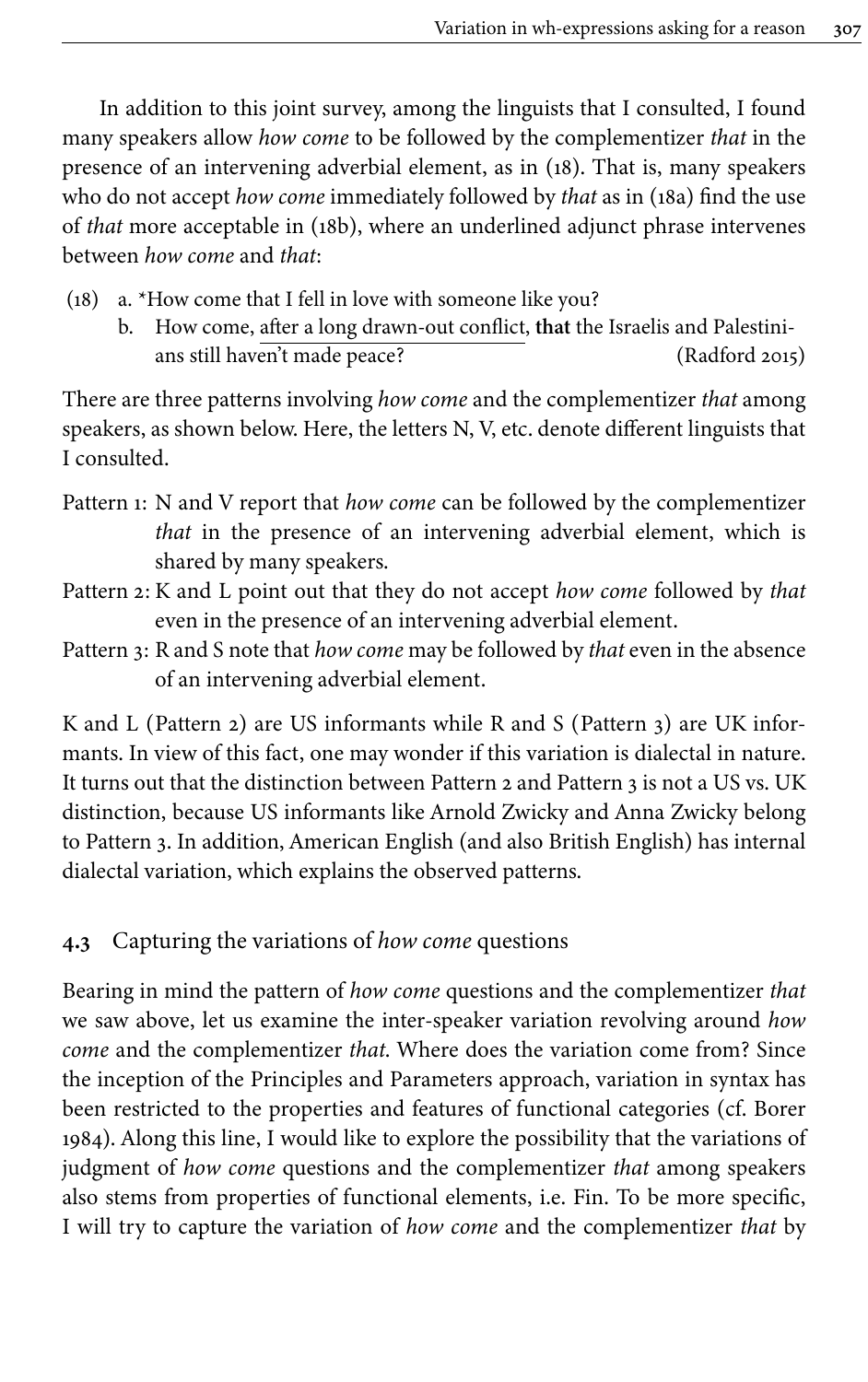using [Rizzi's \(2014\)](#page-14-8) recent view on Fin recursion. So, let me first introduce his idea below.

Based on a sentence like [\(19\)](#page-9-0), Rizzi discusses *that*-trace sentences from [Culicover \(1993\)](#page-14-16) where the *that*-trace effect is alleviated in the presence of an intervening adverbial element.

<span id="page-9-0"></span>(19) This is the man who I think that, next year, \_\_\_ will sell his house

Rizzi attributes this alleviation effect to the fact that a recursion of Fin is possible in the presence of an adverbial element (= $MOD$ ), as represented in (19<sup>'</sup>) below, where the lower Fin is  $[+N]$  to license the subject position and the higher Fin is Fin[that] that hosts *that*.

 $(19')$  [  $FIMP$   $FIN[-N]$  $\mathbf{I}$ that] [ modp mod  $\lceil$ next year] [ [ FINP FIN $[+N]$  $\varphi$ ] [  $\begin{bmatrix} 0 & \varphi & \varphi \\ 0 & \varphi & \varphi \end{bmatrix}$  ...who... dp subj

In the absence of an intervening element, Fin recursion is impossible, because it has the illicit double Fin configuration…\*Fin-Fin, where the following principle advanced by [Rizzi \(2014\)](#page-14-8) is violated:

<span id="page-9-1"></span>(20) A head cannot select a categorially non-distinct head.

That is, simple recursion of Fin creates an illicit representation because the higher Fin selects a categorically non-distinct Fin head in violation of [\(20](#page-9-1)). Thus, an intervening element is required between two Fins.

To summarize, Rizzi's Fin recursion system consists of the properties in [\(21\)](#page-9-2):

- <span id="page-9-2"></span>(21) a. In the presence of an adverbial element, Fin recursion creates a split form of Fin  $(=\text{Fin}[\text{that}]$  and  $\text{Fin}[+N])$ ;
	- b. Fin[that] may host *that*;
	- c. Fin[+N] does not host *that*.

I suggest that Fin[that] differs from  $Fin[+N]$  in that it does not carry the feature [+N]. With these properties of Fin in mind, let us examine the variation in judgments among speakers on *how come* questions.

# **4.3.1** *How come that=\*in the absence of an intervening adjunct (many speakers)*

The first question that I would like to ask is why many speakers (Pattern 1 and Pattern 2) do not accept *how come* immediately followed by the complementizer *that* in the absence of an adverbial element. Based on the fact that this type of speakers does not accept *how come* immediately followed by the complementizer *that*, I follow Andrew Radford's (personal communication) suggestion that *how come* selects Fin $[+N]$ . As we saw in ([21](#page-9-2)),  $Fin[+N]$  does not spell out the overt complementizer *that*, and thus *how come* is not followed by the complementizer *that*.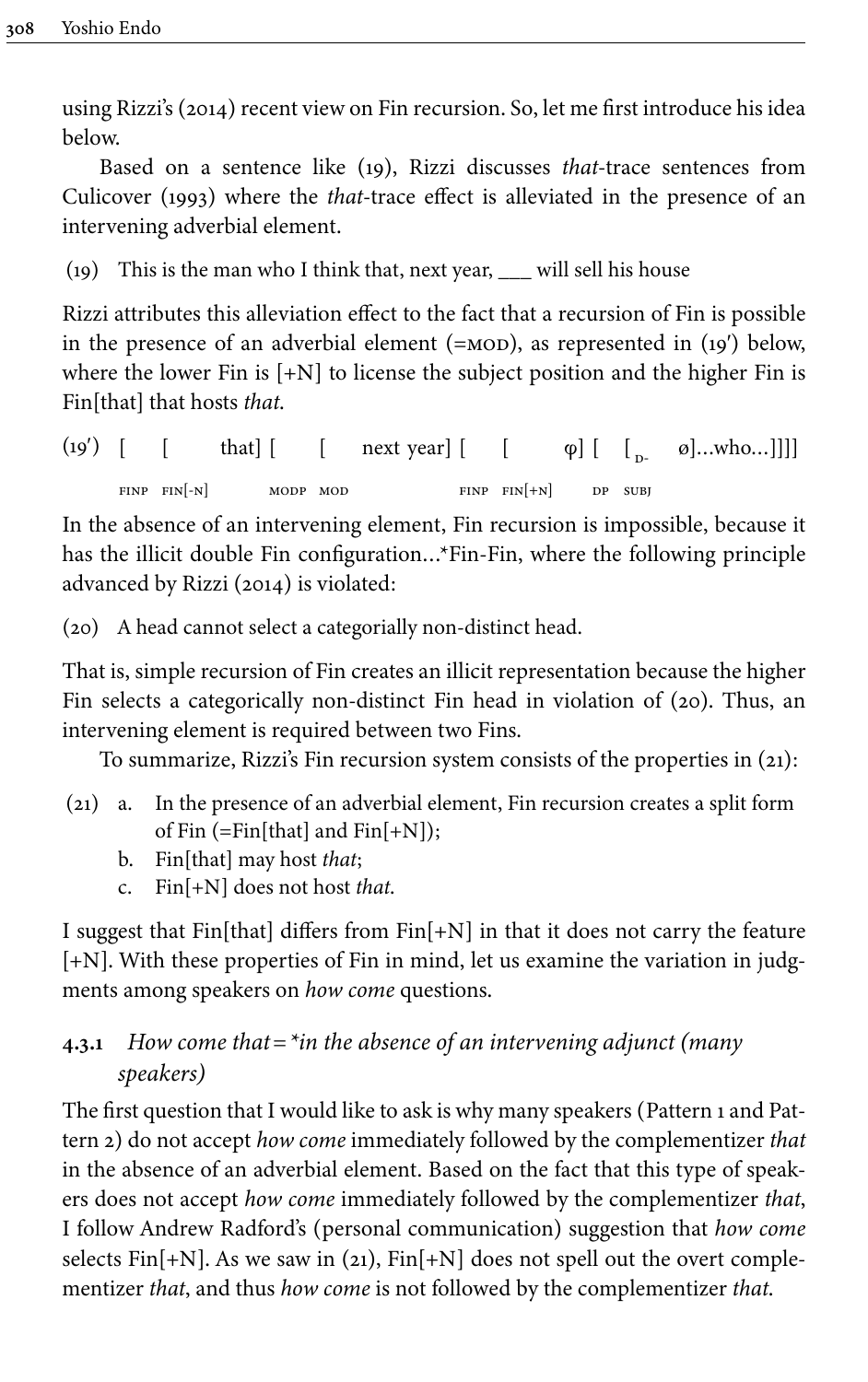$(22)^*$  *how come* Fin $[+N]...$ 

In order for the complementizer *that* to appear, Fin[that] must be merged, as in ([23\)](#page-10-0). But, this representation is illicit because it violates the principle in [\(20](#page-9-1)), which is repeated as ([24\)](#page-10-1) below. For this reason, many speakers do not accept *how come* to be immediately followed by the complementizer *that*.

<span id="page-10-0"></span>(23)\*how come Fin[+V] Fin[that] *that*

<span id="page-10-1"></span>(24) A head cannot select a categorially non-distinct head.

Although the fact that *how come* questions do not involve Subject-Auxiliary Inversion (SAI) for many speakers is not our main concern, let me touch on this point briefly here because it has to do with our suggestion that *how come* selects Fin $[+N]$ . Recall the results of our survey in ([17\)](#page-7-0), where only one speaker gave the score 5 to *how come +* SAI structures (mean=1.3). Rizzi and Shlonsky ([2006:](#page-14-17) 349) and Haegeman [\(2012](#page-14-18):145) suggest that SAI sentences involve a derivation where Fin is endowed with a verbal feature to attract an auxiliary verb to the head position of Fin. Given this idea, the fact that most speakers do not allow *how come* to have a SAI structure is given the following account. *How come* selects Fin[+N], which, not being verbal in nature, does not have the ability to attract an auxiliary verb. For those speakers who allow for SAI in *how come* question, I suggest that such speakers may have Fin endowed with a verbal feature. 7

To summarize, *how come* may not be followed by the complementizer *that* for many speakers because it violates the principle in ([20\)](#page-9-1).

## **4.3.2** *How come MOD that=OK (many speakers)*

The next question I ask is why many speakers (Pattern 1) allow *how come* to be followed by the complementizer *that* in the presence of an intervening adverbial element. Recall here the illicit representation in [\(23](#page-10-0)). This representation can be rescued by the presence of an intervening adverbial element to avoid the violation of the principle in  $(20)$  $(20)$ , as in  $(25)$  $(25)$ :

<span id="page-10-2"></span>(25) *how come* Fin[+N] [adverbial element] Fin[that] *that …*

Here, the representation does not violate the principle in ([20\)](#page-9-1) because the higher Fin[+N] does not select Fin[that] with an intervening adverbial element.

**<sup>7.</sup>** As a LIV reviewer points out, informant K allows SAI, but is very restrictive when it comes to *how come + that* in that s/he is a Pattern 2-speaker. More study is required in this area.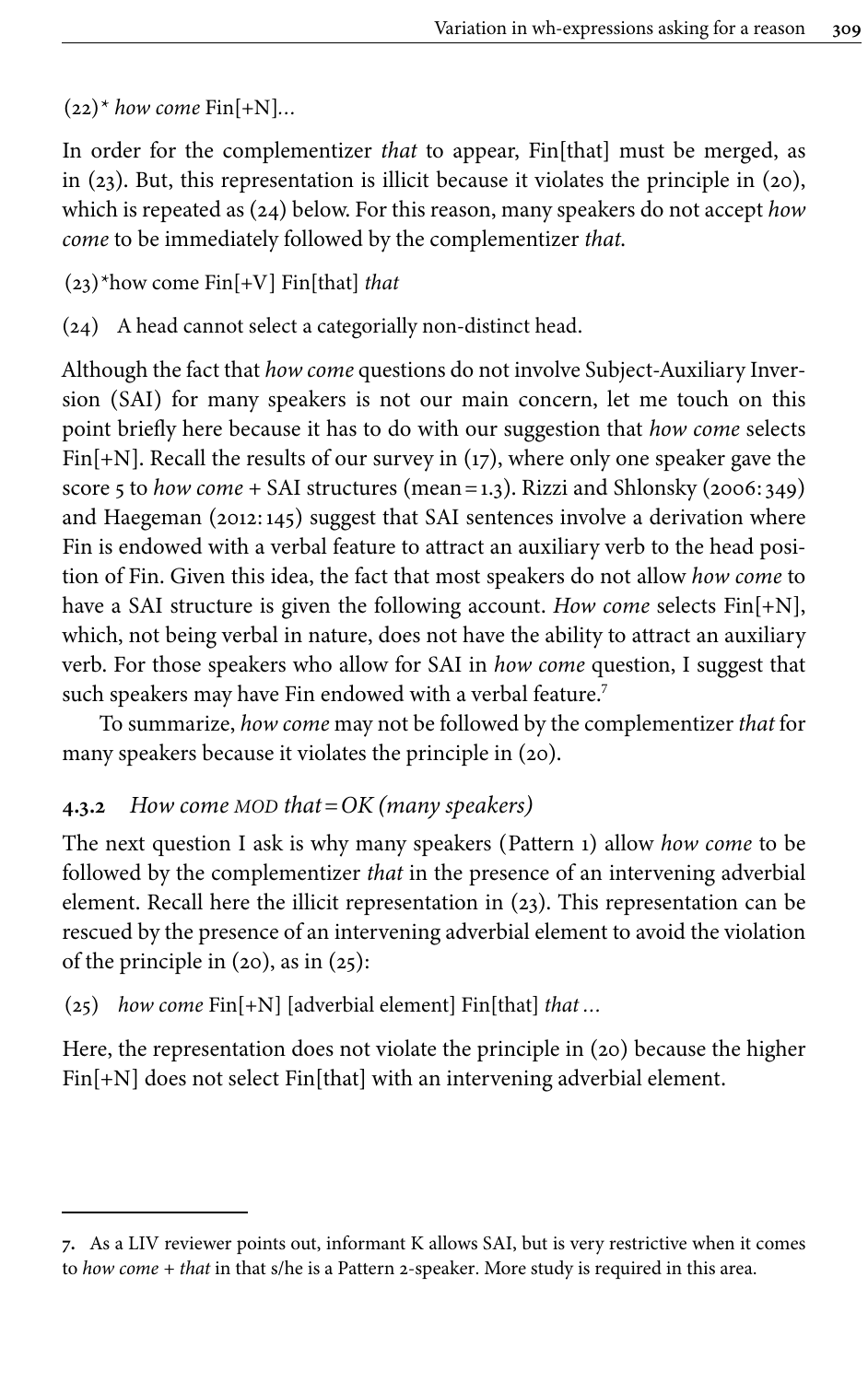At this point, one may wonder if  $Fin[that]$  and  $Fin[+N]$  switched around to have the representation in ([26\)](#page-11-0). This representation is illicit because it runs counter to our suggestion that *how come* selects Fin[+N].<sup>8</sup>

<span id="page-11-0"></span>(26) *how come* Fin[that] *that* [adverbial element] Fin[+N]*…*

To summarize, many speakers allow *how come* to be followed by the complementizer *that* in the presence of an intervening adverbial element because the intervening adverbial element creates a licit representation without violating the principle in [\(20\)](#page-9-1): *that*-adv-*that*.

# **4.3.3** *How come that=OK even in the absence of an intervening adjunct (some speakers)*

Let us turn to a variation among speakers of Pattern 3. As we saw earlier, speakers like R and S allow *how come* to be immediately followed by the complementizer *that*. Following the suggestion by Andrew Radford (personal communication), I suggest that for such speakers Fin[+N] may be spelled out as the complementizer *that*.

### (27) *how come* Fin[+N] *that*

Here, the Fin[+N] hosts the complementizer *that*. This representation is illicit for many speakers because Fin[+N] does not spell out the complementizer *that*. Here, one may argue that the idea that Fin[+N] may spell out the complementizer *that* is not motivated. Recall here the representation of the *that*-trace sentences in [\(19′](#page-9-0)), which is repeated below as  $(28)$  for convenience.

<span id="page-11-1"></span>(28)  $\left[\begin{smallmatrix} 1 & 0 \end{smallmatrix}\right]$   $\left[\begin{smallmatrix} 1 & 0 \end{smallmatrix}\right]$   $\left[\begin{smallmatrix} 1 & 0 \end{smallmatrix}\right]$   $\left[\begin{smallmatrix} 0 & 0 \end{smallmatrix}\right]$   $\left[\begin{smallmatrix} 0 & 0 \end{smallmatrix}\right]$   $\left[\begin{smallmatrix} 0 & 0 \end{smallmatrix}\right]$   $\left[\begin{smallmatrix} 0 & 0 \end{smallmatrix}\right]$   $\left[\begin{smallmatrix} 0 & 0 \end{smallmatrix}\right]$   $\left[\begin{smallmatrix} 0 & 0 \end{smallmatrix}\right]$  …]]]]]

Here, Fin[+N], which does not spell out the complementizer *that*, licenses the subject position. Most speakers require a nominal Fin to have a null spellout, but a few allow Fin[+N] to be spelled out as *that*. Speakers who can spell out a nominal Fin as *that* allow *that*-trace violations, if a nominal Fin (which can be spelled out as *that* by a minority of speakers) licenses subject extraction. Andrew Radford (personal communication) reports that he allows that-trace violations, e.g. in *Who do you think that is most likely to win the race?* And he also allows *how come* to be immediately followed by the complementizer *that*. Thus, the idea of the inter-speaker variation to spell out Fin[+N] as *that* seems to be motivated.

**<sup>8.</sup>** As a LIV reviewer points out, this representation also runs counter to Rizzi's analysis, whereby Fin[that] is the higher head, and Fin[+N] the lower one in cases of Fin-recursion.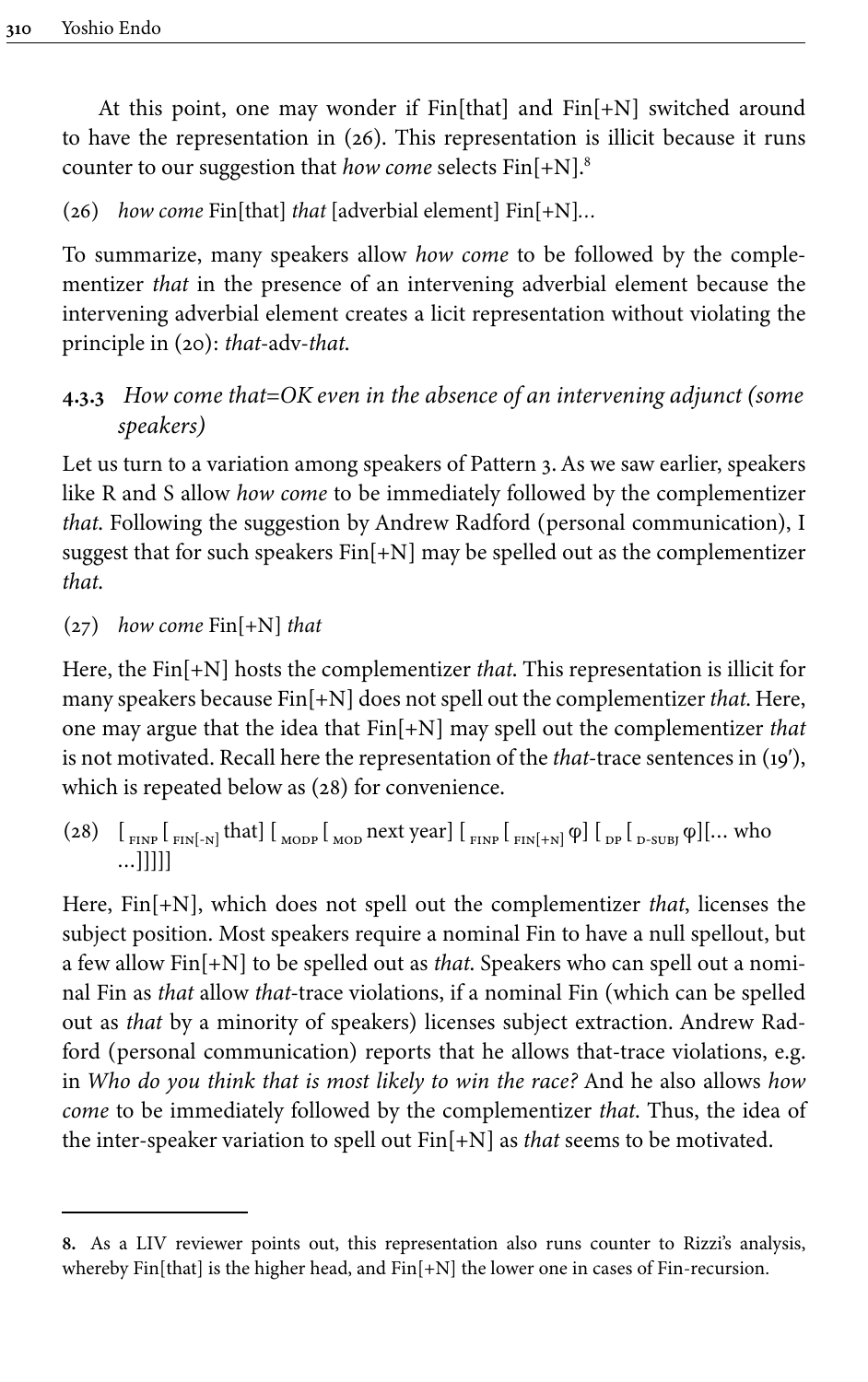# **4.3.4** *How come that=\* even in the presence of an intervening adjunct (some speakers)*

Let us turn to another type of variation, where speakers like K and L do not allow *how come* to be followed by the complementizer *that* even in the presence of an intervening adverbial element, as in [\(29](#page-12-0)).

```
(29)* how come [adverbial element] that…
```
I suggest that such speakers do not have the feature [that] for Fin to host the complementizer *that*; instead, the complementizer *that* is exclusively hosted by ForceP, as in  $(30)$ :

```
(30)* how come Fin[that] that
```
This representation is illicit for speakers like K and L because the complementizer *that* is hosted by Fin, not by Force.

At this point, one may wonder how the *that*-trace sentences in ([19](#page-9-0)) would be represented for speakers like K and L. I suggest that for such speakers, *that*-trace sentences have the representation in [\(31](#page-12-2)), where Fin is not Fin[+V] but is a feature neutral Fin form and the complementizer *that* appears in the head position of Force:

<span id="page-12-2"></span>(31)  $\left[\begin{array}{cc} 1_{\text{FORCEP}} \end{array}\right]$  <sub>FORCE</sub> that  $\left[\begin{array}{cc} 1_{\text{MODP}} \end{array}\right]$   $\left[\begin{array}{c} 1_{\text{END}} \end{array}\right]$   $\left[\begin{array}{cc} 1_{\text{END}} \end{array}\right]$   $\left[\begin{array}{cc} 1_{\text{D}} \end{array}\right]$   $\left[\begin{array}{cc} 0_{\text{D}} \end{array}\right]$   $\left[\begin{array}{cc} 0_{\text{D}} \end{array}\right]$   $\left[\begin{array}{cc}$  $...$ ]]]]]

To summarize, by using Rizzi's Fin recursion system, I have tried to capture inter-speaker variation in the judgment of *how come* questions, with special attention to the complementizer *that*. My suggestion is that the diversity of judgments revolving around *how come* questions stems from variation in the properties of the functional head Fin: (i) whether or not the complementizer *that* is hosted in the head position of Fin or Force, (ii) whether or not Fin[+V] *that* is available without recursion in the absence of an intervening adjunct:

- (32) a. \* *how come* [Fin[+N] *that* (for many speakers)
	- a′. *how come* [Fin[+N] *that* (for some speakers)
	- b. *how come* [Fin[+N] adjunct [Fin[that] *that…* (for many speakers.)
	- b'. \* *how come* [Fin[+N] adjunct [Fin[that] *that*... (for some speakers.)<sup>9</sup>

**<sup>9.</sup>** Andrew Radford (personal communication) points out the following ordering restriction between *how come* and a topic element:

<sup>(</sup>i) a. I wish I knew [how come *major issues like that*, politicians are reluctant to tackle]

b. \*I wish I knew [*major issues like that*, how come politicians are reluctant to tackle] This fits into the format in [\(18\)](#page-8-0):

<sup>(</sup>ii) ForceP IntP (=*how come*) topP (=*major issues like that*) focP mod WhP FinP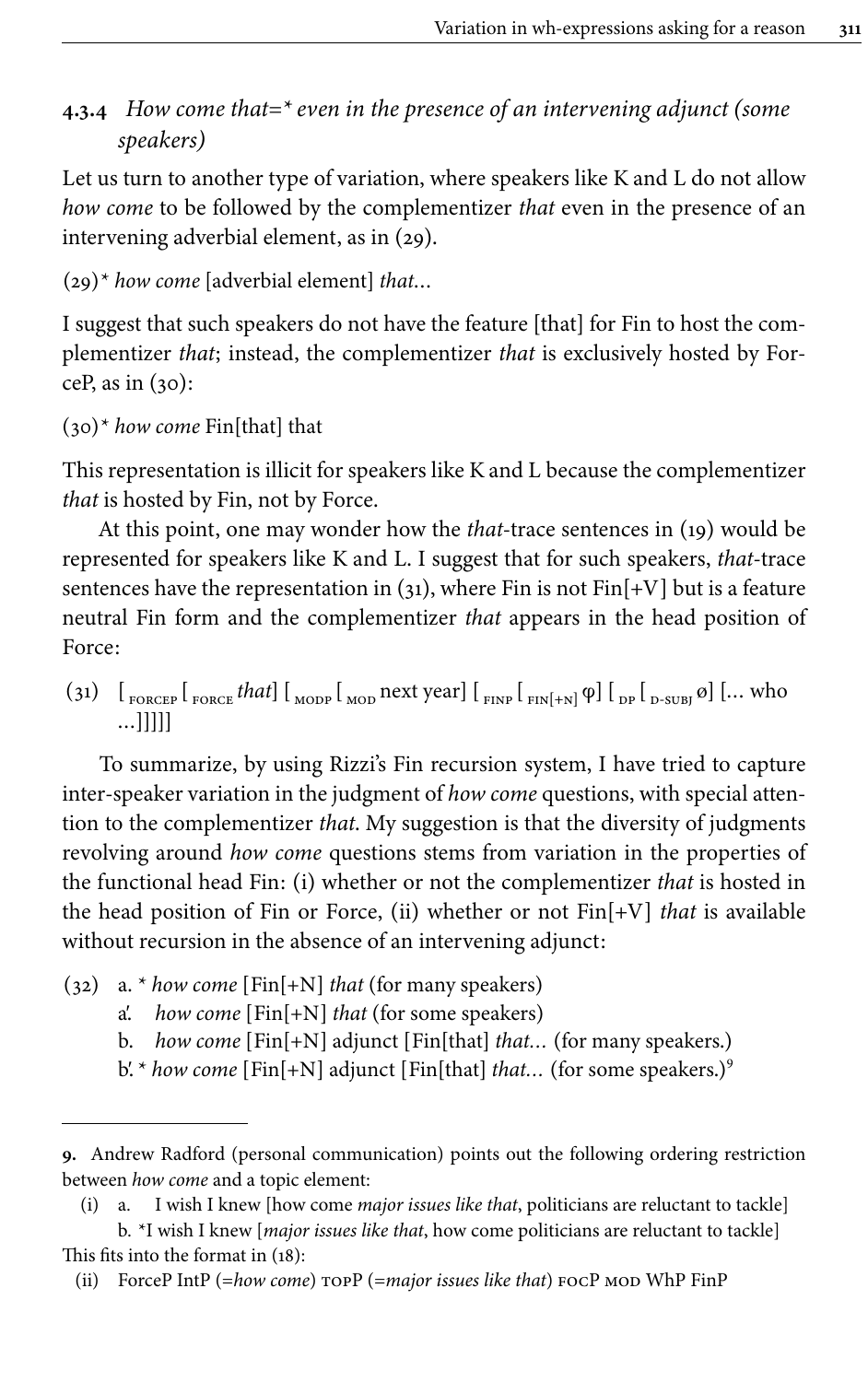### **5. Coda**

There is still more variation concerning the syntactic position of *how come*. Ochi [\(2004:](#page-14-7) 34, fn.7) observes that some speakers do not accept *how come* in embedded questions. I suggest that such speakers base generate *how come* in the specifier position of what [Haegeman and Hill \(2014\)](#page-14-19) call Speech-ActP, which is found above ForceP. As Heizo Nakajima and Andrew Radford (personal communication) point out, speech acts describe properties of *utterances* not of clauses, and hence only sentences, i.e. root clauses, can be associated with speech acts, not subordinate clauses. Thus, such speakers base generate *how come* in Spec, Speech-ActP.

#### **Acknowledgements**

I would like to thank N, K, L, R, S, V and the informants who participated in the questionnaire study referred to in the paper. I would also like to thank Guglielmo Cinque, Richard Kayne, Richard Larson, Heizo Nakajima, Rachael Nye, Hidekazu Tanaka, Ur Shlonsky, Luigi Rizzi and Reiko Vermeulen for numerous helpful suggestions relating to form and contents of the paper. Special thanks go to Andrew Radford for fruitful and invaluable comments, tireless discussions and stylistic suggestions about the paper. This research is funded by a Grant-in-Aid for Scientific Research (C) of the Japan Society for the Promotion of Science (Project 16K02639).

## **References**

- <span id="page-13-4"></span>Borer, Hagit. 1984. *Parametric syntax: Case studies in Semitic and Romance languages*. Doredrech: Foris. [https://doi.org/10.1515/9783110808506](https://doi.org/10.1515%2F9783110808506)
- <span id="page-13-0"></span>Chomsky, Noam. 2001. Derivation by phase. In Michael Kenstowicz (ed.), *Ken Hale: A life in language*, 1–52. Cambridge, MA.: MIT Press.
- <span id="page-13-2"></span>Cinque, Guglielmo. 1999. *Adverbs and functional heads*. *Oxford* and New York: *Oxford* University Press.

<span id="page-13-1"></span>Collins, Chris. 1991. Why and how come. *MIT Working Papers in Linguistics 15*. 31–45.

<span id="page-13-3"></span>Conroy, Anastasia. 2006. The semantics of *how come* . *University of Maryland Working Papers in Linguistics 14*. 1–24.

[Radford \(2015\)](#page-14-10) points out that those speakers who allow *how come* to be immediately followed by *that* also allow the sequence *how come that* to be followed by a modifier (MOD) or a focus (foc) element:

<sup>(</sup>iii) How come that in 2012 not many people seemed too worried about the pending apocalypse?

I have no idea about the ordering restriction here. More study is required in this area.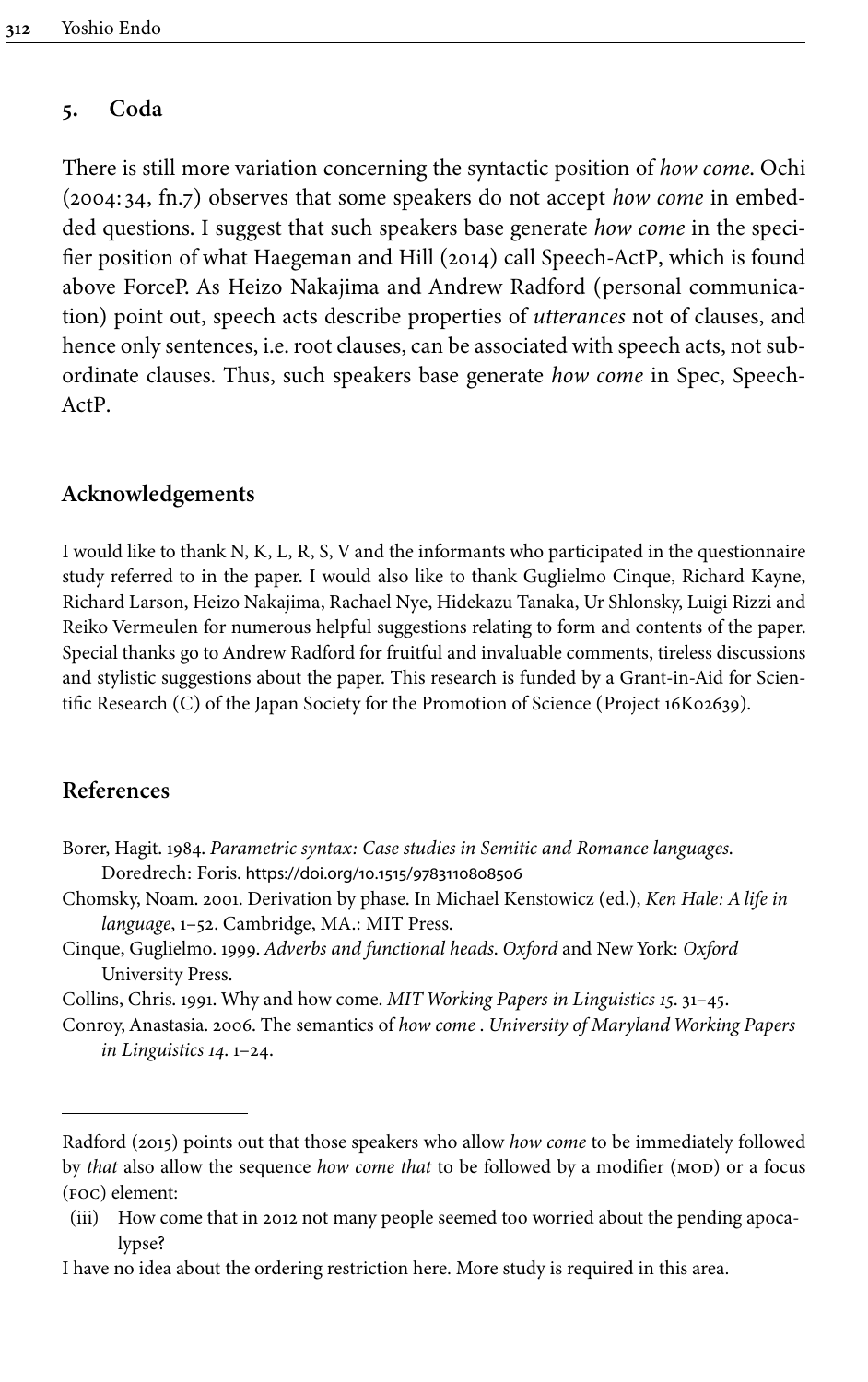- <span id="page-14-16"></span>Culicover, Peter W. 1993. Evidence against ECP accounts of the that-t effect. *Linguistic Inquiry 24*. 557–561.
- <span id="page-14-6"></span>Endo, Yoshio. 2014. Two ReasonPs: What are('nt) you coming to the United States For? In Ur Shlonsky (ed.), *Beyond functional sequence*, 220–231. New York: Oxford University Press.
- <span id="page-14-9"></span>Fitzpatric, Justin. 2005. The whys and how comes of presupposition and NPI licensing in questions. *West Coast Conference on Formal Linguistics 24*. 138–145.
- <span id="page-14-18"></span>Haegeman, Liliane. 2012. *Adverbial clauses, main clause phenomena, and composition of the left periphery*. Oxford: Oxford University Press.

[https://doi.org/10.1093/acprof:oso/9780199858774.001.0001](https://doi.org/10.1093%2Facprof%3Aoso%2F9780199858774.001.0001)

- <span id="page-14-19"></span>Haegeman, Liliane, and Virginia Hill. 2014. Vocatives and speech act projections: A Case study in West Flemish. In Anna Cardinaletti, Guglielmo Cinque, and Yoshio Endo (eds.), *On Peripheries*, 209–236. Tokyo: Hituzi.
- <span id="page-14-15"></span>Honda, Masatoshi. 2015. A compositional approach to the exclamatory use to the particle *koto* . *Tsukuba English Studies 34*. 125–142.
- <span id="page-14-5"></span>Obenauer, Hans-Georg. 2006. Special interrogatives. In Jenny Doetjes and Paz Gonzalez (eds.) *Romance language and linguistic theory 2004*, 247–73. [https://doi.org/10.1075/cilt.278.12obe](https://doi.org/10.1075%2Fcilt.278.12obe)

<span id="page-14-7"></span>Ochi, Masao. 2004. *How come* and other adjunct. *Language and Linguistics 5*. 29–57.

- <span id="page-14-14"></span>Portner, Paul & Raffaella Zanuttini. 2005. Nominal exclamatives English. In Robert Stainton and Ray Elugardo (eds.). *Ellipsis and non-sentential speech*, 57–67. Dordrecht: Kluwer. [https://doi.org/10.1007/1](https://doi.org/10.1007%2F1-4020-2301-4_3)‑4020‑2301‑4\_3
- <span id="page-14-11"></span>Radford, Andrew. 2013. The complementiser system in spoken English. In Victoria Camacho-Taboada et al. (eds.), *Information structure and agreement*, 11–54. Amsterdam: John Benjamins. [https://doi.org/10.1075/la.197.01rad](https://doi.org/10.1075%2Fla.197.01rad)
- <span id="page-14-10"></span>Radford, Andrew. 2015. How come questions with *how come* are different? Ms. University of Essex.
- <span id="page-14-12"></span>Radford, Andrew. 2018. *Colloquial English*. Cambridge: Cambridge University Press. [https://doi.org/10.1017/9781108552202](https://doi.org/10.1017%2F9781108552202)
- <span id="page-14-3"></span>Rizzi, Luigi. 1997. The fine structure of the left periphery. In Liliane Haegeman (ed.) *Elements of Grammar* 289–330. Dordrecht: Kluwer. [https://doi.org/10.1007/978](https://doi.org/10.1007%2F978-94-011-5420-8_7)‑94‑011‑5420‑8\_7
- <span id="page-14-0"></span>Rizzi, Luigi. 2001. On the position of 'Iint(errogative)' in the left periphery of the clause. In Guglielmo Cinque and Giampaolo Salvi (eds.) *Current studies in Italian syntax*, 267–96. Amsterdam: Elsevier.
- <span id="page-14-1"></span>Rizzi, Luigi. 2004. Locality and left periphery. In Adriana Belletti (ed.) *Structures and beyond*, 104–131. New York: Oxford University Press.
- <span id="page-14-4"></span>Rizzi, Luigi. 2006. On the form of chains. In Lisa Cheng and Norvert Corver (eds.), *Whmovement: Moving on*, 97–133. Cambridge, MA.: MIT Press.
- <span id="page-14-8"></span>Rizzi, Luigi. 2014. Some consequences of Criterial Freezing: Asymmetries, anti-adjacency and extraction from cleft sentences. In Peter Svenonius, (ed.), *Functional structure from top to toe – The Cartography of Syntactic Structures*, Vol. *9*, 19–54. New York: Oxford University Press. [https://doi.org/10.1093/acprof:oso/9780199740390.003.0002](https://doi.org/10.1093%2Facprof%3Aoso%2F9780199740390.003.0002)
- <span id="page-14-17"></span>Rizzi, Luigi & Ur Shlonsky. 2006. Strategies of subject extraction. in H.-M. Gärtner and U. Sauerland (eds), Interfaces+Recursion=Language? Berlin: Mouton, 115–60.
- <span id="page-14-2"></span>Shlonsky, Ur & Gabriela Soare. 2011. Where's 'Why'? *Linguistic Inquiry 42*. 651–69. [https://doi.org/10.1162/LING\\_a\\_00064](https://doi.org/10.1162%2FLING_a_00064)
- <span id="page-14-13"></span>Teramura, Hideo. 1992. *Nihongo-no sntax to imi* vol. 3 [The syntax and semantics in Japanese vol.3]. Tokyo: Kurosio.